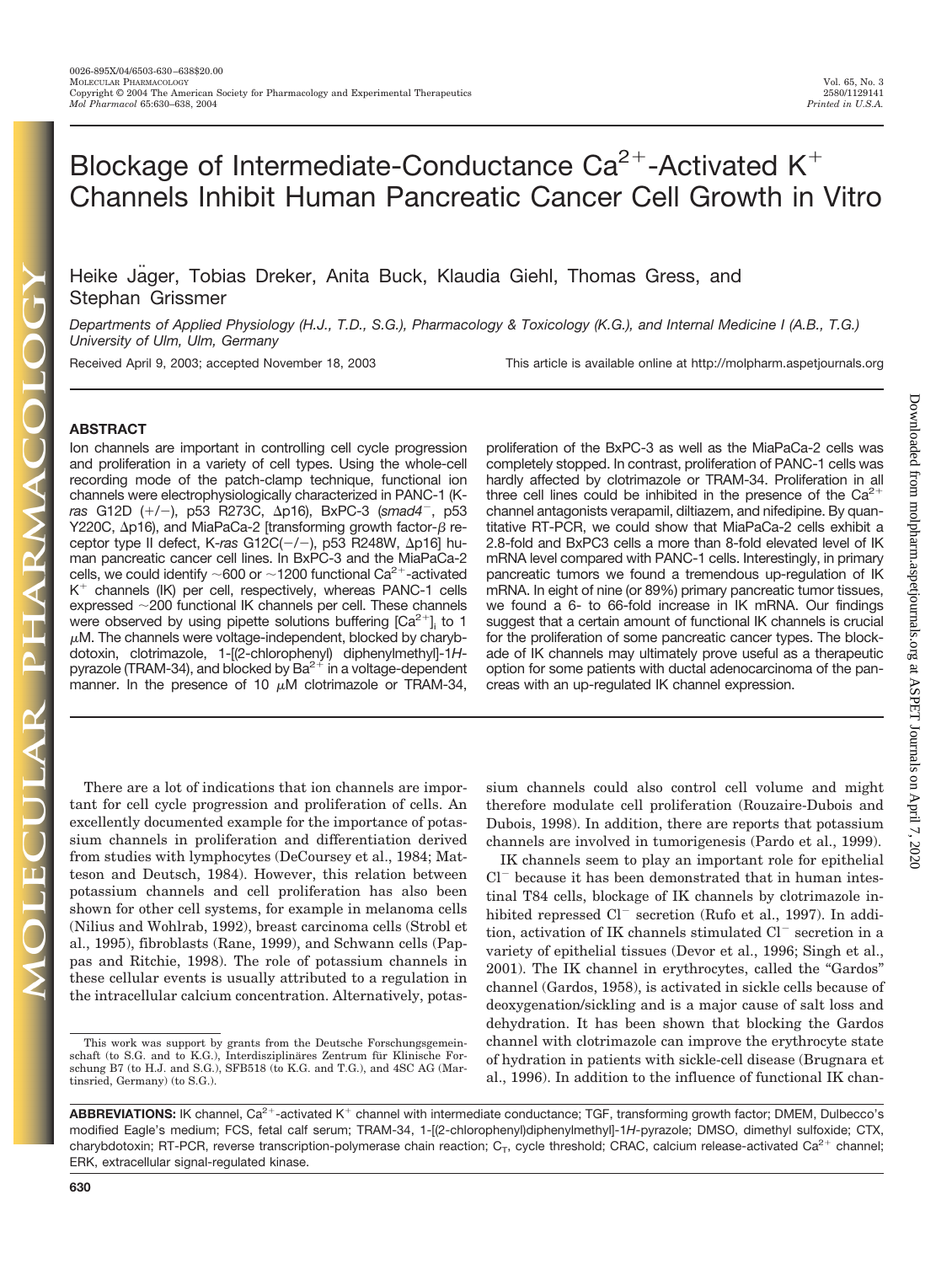nels in erythrocyte function, these channels also seem to play a role in erythroid differentiation (Vandorpe et al., 1998).

In pancreatic ductal epithelial cells,  $Ca<sup>2+</sup>$ -activated potassium channels have been shown to mediate pancreatic secretion of fluid and electrolytes (Nguyen and Moody, 1998). In combination with the  $Na^+/H^+$  antiport and the  $Na^+/K^+$ ATPase, these channels mediate serosal  $H<sup>+</sup>$  secretion, thus balancing luminal  $HCO_3^-$  secretion (Nguyen and Moody, 1998). To determine whether potassium channels might also play an important role in the proliferation control of pancreatic carcinoma cells, we first characterized the functionally expressed ion channels in these cells using electrophysiological techniques. In a second step, we measured the increase in cell number of these pancreatic carcinoma cell cultures under conditions in which most of the expressed potassium channels were blocked. We used three different pancreatic carcinoma cell lines that all harbor mutations in p53 and deletions of p16 (Berrozpe et al., 1994; Fujimoto et al., 2000; Moore et al., 2001). In addition to these common mutations and deletions, PANC-1 cells are characterized by a monoallelic activating K-*ras* mutation (Moore et al., 2001), BxPC-3 cells have a *smad*4 deletion (Berrozpe et al., 1994; Fujimoto et al., 2000), and MiaPaCa-2 cells lack a functional transforming growth factor- $\beta$  (TGF- $\beta$ ) receptor type II in combination with an activating K-*ras* mutation on both alleles (Moore et al., 2001). Although mutations of the K-*ras* gene occur in more than 90% of pancreatic carcinomas (Johnson et al., 2001; Moore et al., 2001), they are not the only alterations that occur (Hruban et al., 2001). Usually, inactivation of tumor-suppressor genes, such as p16 and p53, coupled with activation of oncogenes such as K-ras, are a few of the mutations that trigger the growth of cancerous cells (Hruban et al., 2001).

Here we report the functional expression pattern of functional Ca<sup>2+</sup>-activated K<sup>+</sup> channels in different pancreatic cancer cells and their possible role in the proliferation control of these cells. Some of the results have been reported in preliminary communications (Ruff et al., 2001).

## **Materials and Methods**

**Cells.** BxPC-3, PANC-1, and MiaPaCa-2 human pancreatic cancer cells were obtained from the American Type Culture Collection (Manassas, VA). Cells were cultured in Dulbecco's modified Eagle medium (DMEM) supplemented with 10% fetal calf serum (FCS), 2 mM *l*-glutamine, and 1 mM sodium pyruvate and maintained continuously in a humidified,  $10\%$  CO<sub>2</sub> incubator at  $37^{\circ}$ C. Tissues from patients with ductal adenocarcinoma of the pancreas and pancreatic tissue from organ donors were provided by the Department of Surgery at the University of Ulm and by the Hungarian Academy of Sciences (Budapest, Hungary). All tissues were obtained after approval by the local ethics committees.

**Solutions.** All electrophysiological experiments were done at room temperature (21–25°C). The cells under investigation were normally bathed in mammalian NaCl solutions containing 160 mM NaCl, 4.5 mM KCl, 2 mM  $CaCl<sub>2</sub>$ , 1 mM  $MgCl<sub>2</sub>$ , and 5 mM HEPES, adjusted to pH 7.4 with NaOH, with an osmolarity of 290 to 320 mOsM. In mammalian KCl solutions, all the NaCl was replaced by an equal amount of KCl. The composition of the internal pipette solution was as follows: 135 mM  $K^+$  aspartate, 2 mM  $MgCl<sub>2</sub>$ , 10 mM HEPES, 10 mM EGTA, adjusted to pH 7.2 with KOH, with an osmolarity of 290 to 320 mOsM. Different amounts of  $CaCl<sub>2</sub>$  were added to the pipette solution to yield free  $[Ca^{2+}]$ <sub>i</sub> of 10 nM (1 mM

 $\rm CaCl_2)$  and 1  $\mu\rm M$   $(8.7\text{ }\rm{mM~CaCl_2});$   $\rm [Ca^{2+}]_i$  was calculated assuming a  $K_{\rm d}$  for EGTA and Ca<sup>2+</sup> at pH 7.2 of  $10^{-7}$  M (Portzehl et al., 1964). Clotrimazole was purchased from Sigma Aldrich Chemie GmbH (Taufkirchen, Germany); 1-[(2-chlorophenyl) diphenylmethyl]-1*H*pyrazole (TRAM-34) was a kind gift from Dr. Heike Wulff (University of California, Irvine, CA). Both substances were dissolved in DMSO as stock solutions and diluted appropriately to yield the final concentrations. The final DMSO concentration in our experiments was less then 0.3%. This concentration had no apparent effect on its own on the property of the IK channels as well as on proliferation.

Charybdotoxin (CTX) was purchased from Bachem Biochemica

GmbH (Heidelberg, Germany). **Electrophysiology.** Experiments were carried out using the whole-cell recording mode of the patch-clamp technique (Hamill et al., 1981; Grissmer et al., 1993; Jäger et al., 2000). Electrodes were pulled from glass capillaries (Science Products GmbH, Hofheim, Germany) in three stages and fire-polished to resistances measured in the bath of 2.5 to 6 M $\Omega$ . Membrane currents were recorded with an EPC-9 patch-clamp amplifier (HEKA Elektronik, Lambrecht, Germany) interfaced to a Macintosh computer running acquisition and analysis software (Pulse/Pulsefit; HEKA Elektronik). Analysis was also performed using IGOR Pro (Wavemetrics, Lake Oswego, OR) software. Final figures were created using CANVAS (Deneba Systems Inc., Miami, FL). All potentials, because of the liquid junction potential that develops at the tip of the pipette if the pipette solution is different from that of the bath, were  $\leq 5$  mV and have not been corrected for. Each illustrated response was observed at least three times. The complete pharmacological profiling of the current through  $Ca^{2+}$ -activated K<sup>+</sup> channels was done in both the MiaPaCa-2 and the BxPC-3 cell lines. For convenience, only one example of each is shown.

**Cell Growth Assay.** For determination of cell number, human pancreatic carcinoma cells were seeded in 35-mm tissue culture dishes with 2-mm2 grids on the bottom (Nunc, Wiesbaden, Germany), incubated overnight in growth medium ( $DMEM + 10\% FCS$ ) and then supplied to assay medium [DMEM  $+$  10% (v/v) FCS  $+$ channel blocker and/or DMSO]. Cell numbers from three individual grids were determined every 24 h for at least 4 days. Three to seven independent experiments were performed. Cultures were re-fed every second day (Giehl et al., 2000).

**RT-PCR Analysis of IK mRNA in Pancreatic Carcinoma Cell Lines and Tissue.** Total RNA was prepared from MiaPaCa-2, PANC-1, and BxPC-3 cells using QiaShredder and RNeasy columns (QIAGEN, Hilden, Germany) with RNase-free DNase treatment according to the manufacturer's instructions. Total RNA from frozen pancreatic tissues was prepared using the RNeasy protocol (QIA-GEN). For quantitative PCR, first-strand cDNA was synthesized from 10  $\mu$ g of total RNA using random primers and reverse transcriptase (SuperScriptII RNase H<sup>-</sup>; Invitrogen GmbH, Karlsruhe, Germany) after DNaseI treatment (Roche Diagnostic GmbH, Mannheim, Germany). A quantitative PCR analysis was done using Taq-Man ABI PRISM 7700 Sequence Detector System and the SYBR Green PCR master mix kit (Applied Biosystems, Foster City, CA) in accordance with the manufacturer's suggestions. The PCR was performed using sequence-specific primer pairs designed with the PrimerExpress program (Applied Biosystems). In our experience, routinely used housekeeping genes such as *glyceraldehyde-3-phosphate dehydrogenase* or *actin* are significantly differentially expressed in many cancer cells and tissues and are thus not useful as internal standards (Gress et al., 1996). We thus used human ribosomal protein, large, P0 (NCBI Accession no. BC001127) as housekeeping gene. This ribosomal protein was cloned in our laboratory as a ubiquitously expressed gene, specifically not regulated in cancer tissues and cells, and is now used as internal standard in all quantitative real-time PCR experiments or in Northern Blot analyses (Wallrapp et al., 1997). The expression pattern of this ribosomal protein is comparable with that of *Cyclophilin A*, which is frequently used as housekeeping gene for quantitative PCR (data not shown).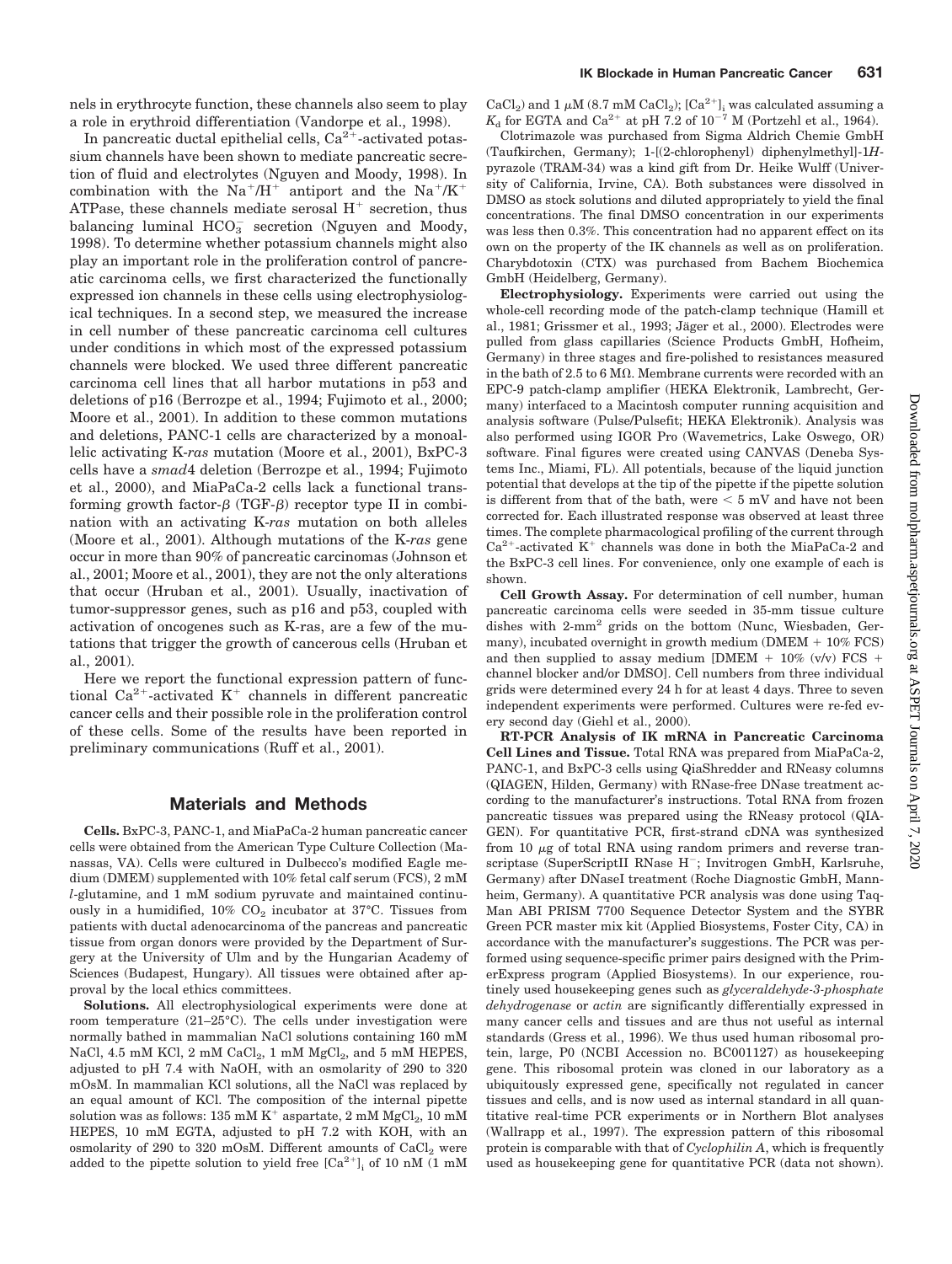The following primer pairs were used for real-time PCR: (1) ribosomal protein: forward (sense), 5'-GCAGCAGAATCTGAGCAGCTC-3; reverse (antisense), 5-GCCAGCGTGTCAATCTGTTTC-3) and (2) KCNN4: forward (sense), 5-CGTCTCTGCCACTCCTGTCC-3; reverse (antisense), 5'-CCTTGCACTTGAGGTGCTTTG-3'. To assure optimal and equal amplification, we selected amplicons between 50 and 150 base pairs for SYBR Green I-based real-time PCR. In this system, the SYBR Green I dye binds to the minor groove of doublestranded DNA, generating a fluorescent signal that can be quantified. Quantification is done using the comparative  $C_T$  method  $(\Delta \Delta C_T)$ method) as suggested by the manufacturer (Applied Biosystems). The  $C_T$  value represents the cycle in which the signal exceeds the threshold and the exponential increase of the DNA begins. The amount of cDNA is normalized by subtracting the  $C_T$  value of the housekeeping gene from the  $C_T$  value of the target gene in the same tissue or cell cDNA (=  $\Delta C_T$ ). The  $\Delta C_T$  values of the different samples can be compared with a common reference sample by calculating the difference in  $\Delta C_T$  values (=  $\Delta \Delta C_T$ ). The mRNA copy number relative to the common reference sample is then calculated by the formula  $x = 2^{(-\Delta \Delta C T)}$ . The reactions for the housekeeping gene were carried out in duplicate and for KCNN4 in triplicate. Each cell line was cultured in at least two separate dishes, and total RNA was extracted and used for real-time PCR independently.

For subcloning and sequencing the RT-PCR product,  $4 \mu$ g of total RNA was reverse-transcribed using oligo-dT primer and reverse transcriptase (SuperScript first-strand synthesis system for RT-PCR; Invitrogen GmbH). cDNA was synthesized for 120 min at 37°C. Single-stranded cDNA was amplified by PCR using 2 U of *Taq* DNA Polymerase (QIAGEN) Q-solution and  $15 \text{ mM } \text{MgCl}_2$ . The amplification protocol was as follows: 30 cycles at 96°C for 30 s, 61°C for 1 min, 72°C for 1 min, and a final extension time of 10 min at 72°C. The PCR primers were designed based on human cDNA sequences: *hIK1* (*KCNN4*) (GenBank accession number AF022150): forward (sense), 5-GCCGTGCGTGCAGGATTTAGG-3; reverse (antisense), 5- CAGTCAGGGCATCCAGCTTC3-3'. The PCR product was cloned into the pcDNA3.1/V5-HisTOPO TA vector using the TA cloning kit (Invitrogen, Groningen, The Netherlands), and plasmid DNA from individual clones was sequenced.

#### **Results**

**Expression of Functional IK Channels.** To test for the presence of  $Ca^{2+}$ -activated  $K^+$  channels in human pancreatic cancer cells, we dialyzed the cytoplasm during whole-cell recording with pipette solutions containing either 10 nM or 1  $\mu$ M free Ca<sup>2+</sup> as described previously (Jäger et al., 2000). Although 10 nM free  $Ca^{2+}$  was not sufficient to activate Ca<sup>2+</sup>-activated K<sup>+</sup> channels (Fig. 1A), 1  $\mu$ M free Ca<sup>2+</sup> activated IK channels.

Figure 1A shows ramp currents elicited in MiaPaCa-2 pancreatic carcinoma cells. Similar ramp currents were also observed in BxPC-3 cells (for comparison see Fig. 2B). Ramp currents were elicited by 400-ms voltage ramps from  $-160$  to +100 mV. With a pipette solution that buffered  $[\text{Ca}^{2+}]$ <sub>i</sub> to 10 nM, the slope of the ramp current, using an extracellular solution containing 4.5 or 164.5 mM  $K^+$ , was very flat at potentials below 0 mV, with a slight increase at potentials above 0 mV. In contrast, with a pipette solution buffering  $[Ca^{2+}]$ <sub>i</sub> to 1  $\mu$ M using an identical external bath solution containing 4.5 mM  $K^+$ , the slope of the ramp current is much steeper compared with the situation when  $[Ca^{2+}]$ ; was buffered to 10 nM  $\left[{\rm Ca}^{2+}\right]_i$ . In addition, the ramp current changed direction from inward to outward at  $\sim$  – 80 mV. This reversal potential of  $-80$  mV suggested a K<sup>+</sup>-selective conductance. This suggestion was confirmed by changing the bath solution

solution containing 164.5 mM  $[K^+]$ <sub>o</sub> (using a pipette solution buffering  $\left[Ca^{2+}\right]_i$  to 1  $\mu$ M). This solution change resulted in a shift of the reversal potential of the ramp current toward 0  $mV$  as predicted by the Nernst potential for  $K^+$ . Because the current-voltage relationship of the ramp current around the reversal potential is almost linear in both 4.5 and 164.5 mM  $K^+$ -containing external solution, we conclude that this current is flowing through voltage-independent  $Ca^{2+}$ -activated  $K<sup>+</sup>$  channels with little if any contribution of voltage-dependence  $K^+$  channels. The slope conductance of the ramp current with  $164.5 \text{ mM } [\text{K}^+]$ <sub>o</sub> measured between  $-100$  and  $-60$ mV was  $43 \pm 14$  nS (mean  $\pm$  S.E.M.;  $n = 10$ ) for the current in MiaPaCa-2 cells and  $21 \pm 4$  nS (mean  $\pm$  S.E.M.;  $n = 11$ ) for BxPC-3 cells. This pattern of functional  $K^+$  channel expression is different in PANC-1 human pancreatic cancer cells, as documented in an example in Fig. 1B, as well as in the scatter plot of conductances obtained for each cell line (Fig. 1C). In the case of PANC-1 cells, the slope of the ramp current was somewhat less compared with the other two cell lines [i.e.,  $8 \pm 3$  nS (mean  $\pm$  S.E.M.;  $n = 10$ )]. Therefore, the functional expression of voltage-independent  $Ca^{2+}$ -activated  $K^+$  channels in PANC-1 cells is  $\sim$ 3- to 5-fold less than in MiaPaCa-2 or BxPC-3 pancreatic carcinoma cells. From the average whole-cell current, we calculated the whole-cell conductance and could deduce the number of functional channels per cell using the known single channels conductance of the IK channel of  $\sim$ 35 pS (Grissmer et al., 1993). MiaPaCa-2 cells expressed  $\sim$ 1200  $\pm$  400 functional IK channels (mean  $\pm$ S.E.M.;  $n = 10$ ) per cell, BxPC-3 cells expressed  $\sim 600 \pm 100$ functional IK channels (mean  $\pm$  S.E.M.;  $n = 11$ ) per cell and PANC-1 cells expressed  $\sim 200 \pm 90$  functional IK channels (mean  $\pm$  S.E.M.;  $n = 10$ ) per cell. In addition, the PANC-1

around the cell from a solution containing 4.5 mM  $[K^+]$ <sub>o</sub> to a



**Fig. 1.** Expression of IK channels in MiaPaCa-2 (A) and PANC-1 (B) human pancreatic carcinoma cells. Ramp currents were elicited by 400-ms voltage ramps from  $-160$  to  $+100$  mV using two different pipette solutions buffering  $[Ca^{2+}]$  to either 10 nM or 1  $\mu$ M. The bath solution around the cell was changed from a solution containing 4.5 mM  $[K^+]$  to one containing  $164.5 \text{ mM } [\text{K}^+]$ <sub>o</sub> using both pipette solution. C, whole-cell conductance in the measured cells was obtained by determining the slope of the ramp current (between  $-90$  and  $-70$  mV in 164.5 mM  $[K^+]$ <sub>o</sub> and plotted for each cell).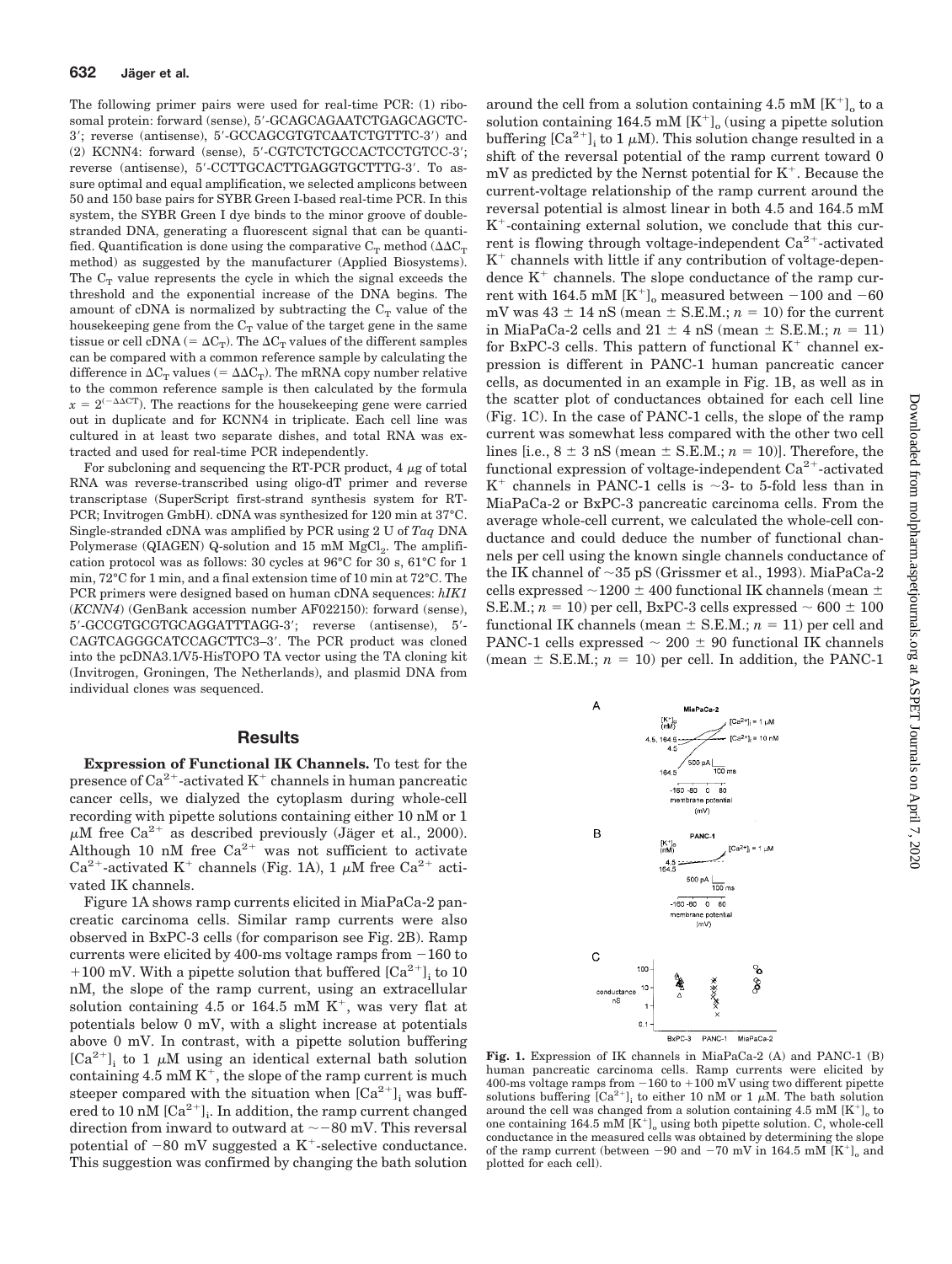cells showed functional expression of an outward current at potentials more positive than 0 mV (Fig. 1B). We have not characterized this current in detail, but it is almost completely blocked by 1 mM tetraethylammonium and it is sensitive to  ${[Ca^{2+}]}_i$ , indicating that this current might be flowing through  $Ca^{2+}$ -activated Maxi $K^+$  channels (data not shown). PANC-1 cells also showed functional expression of voltagegated, nifedipine-sensitive  $Ca^{2+}$  channels that seem to be functionally absent in MiaPaCa-2 as well as BxPC-3 human pancreatic tumor cells (data not shown). It is well known that these types of  $Ca^{2+}$  channels are also sensitive to block by

B

 $\overline{A}$ 

164.5 mM [K<sup>+</sup>]<sub>c</sub> +10 mM  $[Ba^{2+}]_0$ 30 nM CTX 500 pA  $2nA$ 164.5 mM [K<sup>+</sup>]  $100 \text{ ms}$  $\frac{100}{3}$  ms control  $-160$  $-80$  $\mathbf 0$ 80 -120  $-60$  $\dot{0}$  $60$ membrane potential (mV) membrane potential (mV) C D clotrimazol TRAM-34 500 pA 500 pA control control  $\frac{100}{100}$  ms 100 ms  $-120$ -80  $-40$  $\mathbf 0$ 40  $-120$ -80  $-40$  $\mathbf 0$ 40 membrane potential (mV) membrane potential (mV) F Ε G  $1.0$ morm<br>Po 9<br>அம் ے<br>م  $0.5$  $0.5$  $0.5$  $0.0$  $0.0$  $0.0$  $\frac{1}{10}$  $100$  $\frac{1}{10}$  $100$  $10$ 100 [TRAM-34] (nM) ICTXI (nM) fclotrimazole] (nM)

**Fig. 2.** Block of IK channels in human pancreatic carcinoma cells by  $Ba<sup>2+</sup>$ , CTX, clotrimazole, or TRAM-34. IK channels were activated by whole-cell dialysis with a pipette solution containing 1  $\mu$ M free Ca<sup>2+</sup>. A, ramp currents were elicited in a MiaPaCa-2 cell by 400-ms voltage ramps from  $-160$  to  $+100$  mV. Traces shown were obtained in an external solution containing  $164.5 \text{ mM } [\text{K}^+]$  in the absence and presence of 10 mM  $Ba^{2+}$ . B, ramp currents were elicited in a BxPC-3 cell by 400-ms voltage  $r$ amps from  $-120$  to  $+80$  mV. Traces shown were obtained in an external solution containing 164.5 mM  $[K^+]$ <sub>o</sub> before and after application of 30 nM CTX. C and D, ramp currents were elicited by 400-ms voltage ramps from  $-120$  to  $+40$  mV. Traces shown were obtained in a bath solution containing 164.5 mM  $[K^+]$ <sub>o</sub> before and after application of 1  $\mu$ M clotrimazole in C and 1  $\mu$ M TRAM-34 in D. E–G, dose-response curves for CTX, clotrimazole, and TRAM-34 to block the slope of the ramp current between -90 and -70 mV in BxPC-3 cells from records similar to those shown in B–D. Data point, normalized slope conductance,  $g_{\text{norm}}$ , from at least three independent experiments obtained by the indicated drug concentration. Mean  $\pm$  S.D. ( $n = 3-4$ ) is indicated. The smooth line was fitted to the measured data points  $(g_{norm} = 1/(1 + ([drug]/K_d)^{nH})$  and indicates a  $K_d$  value for CTX of 18 nM with a Hill coefficient  $(n_H)$  of 0.8; a  $K_d$  value for clotrimazole and TRAM-34 of 39 and 19 nM, respectively, with a Hill coefficient  $(n_H)$  of 1.2 and 1.7, respectively.

verapamil and diltiazem (Catterall et al., 2002). To identify the type of voltage-independent  $Ca^{2+}$ -activated K<sup>+</sup> channels functionally expressed in MiaPaCa-2 and BxPC-3 cells, we further characterized this current and determined its pharmacological profile.

**Pharmacology of the IK Channels.** The ability of a variety of channel blockers to block current through  $Ca^{2+}$ activated  $K^+$  channels provides a good basis for the pharmacologically characterization of these channels.

Figure 2 shows the effect of different compounds on current through these channels functionally expressed in either MiaPaCa2 or BxPC3 human pancreatic cancer cells. The current was elicited with the same voltage ramp protocol as described in Fig. 1, in 164.5 mM  $[K^+]$ <sub>o</sub>. Extracellular Ba<sup>2+</sup> (10 mM) reduced current through IK channels preferentially at hyperpolarized potentials (Fig. 2A); i.e., the amplitude of the ramp current at  $-160$  mV was reduced by  $Ba^{2+}$  to less then 10%, whereas the ramp current was hardly affected by  $Ba^{2+}$  at a potential above 0 mV. This voltage-dependent block by extracellular  $Ba^{2+}$  (10 mM) is qualitatively similar to results obtained from other voltage-independent,  $Ca^{2+}$ activated  $K<sup>+</sup>$  channels expressed endogenously in other cell types, including lymphocytes (Grissmer et al., 1993). Two different types of voltage-independent Ca<sup>2+</sup>-activated K<sup>+</sup> channels could account for the current in the human pancreatic cancer cells. The first one is the apamin- and scyllatoxinsensitive SK channel with small conductance that is insensitive to block by CTX up to  $100$  nM (Jäger and Grissmer, 1997). The second one is the CTX-sensitive IK channel with intermediate conductance that is sensitive to block by CTX with a  $K_d$  around 3 nM (Jäger and Grissmer, 1997). To determine which of these two types of  $Ca^{2+}$ -activated K<sup>+</sup> channels are expressed in human pancreatic cancer cells, we applied 30 nM CTX to the cells. Figure 2B shows an example of such an experiment using a BxPC-3 cell. CTX (30 nM) reduced the amplitude of the ramp current to about a third of that under control conditions independent of the applied potential. This reduction of current by CTX is typical for an effect on IK channels, indicating that the majority of  $Ca^{2+}$ activated  $K^+$  current in MiaPaCa-2 as well as BxPC-3 human pancreatic tumor cells flows through channels belonging to the IK type rather than SK type (Jäger and Grissmer, 1997). Figure 2E shows a dose-response curve for CTX to confirms that CTX blocks current through IK channels with a 1:1 stoichiometry and a dissociation constant  $K_d$  of  $\sim$ 10 nM. A similar dose-response curve with a similar  $K_d$  value was also obtained for CTX block of IK current through MiaPaCa-2 cells (data not shown).

Clotrimazole is known for its use as an antimycotic drug, exerting its effect by inhibiting fungal P450-dependent enzymes (Rodrigues et al., 1987; Ayub and Levell, 1990; Maurice et al., 1992). However, clotrimazole also directly blocks current through IK channels either expressed exogenously as the product of the *hIK1* gene (also known as *KCNN4*, *IKCa1*, *hKCa4*, and *hSK4*) (Ishii et al., 1997; Joiner et al., 1997; Logsdon et al., 1997; Jensen et al., 2001) or expressed endogenously in human and mouse erythrocytes (Alvarez et al., 1992; Brugnara et al., 1996, Vandorpe et al., 1998) and activated human T lymphocytes (Fanger et al., 1999; Jensen et al., 1999; Khanna et al., 1999). TRAM-34 is a clotrimazole derivative that has been successfully developed to selectively inhibit IK channels without blocking cytochrome P450 en-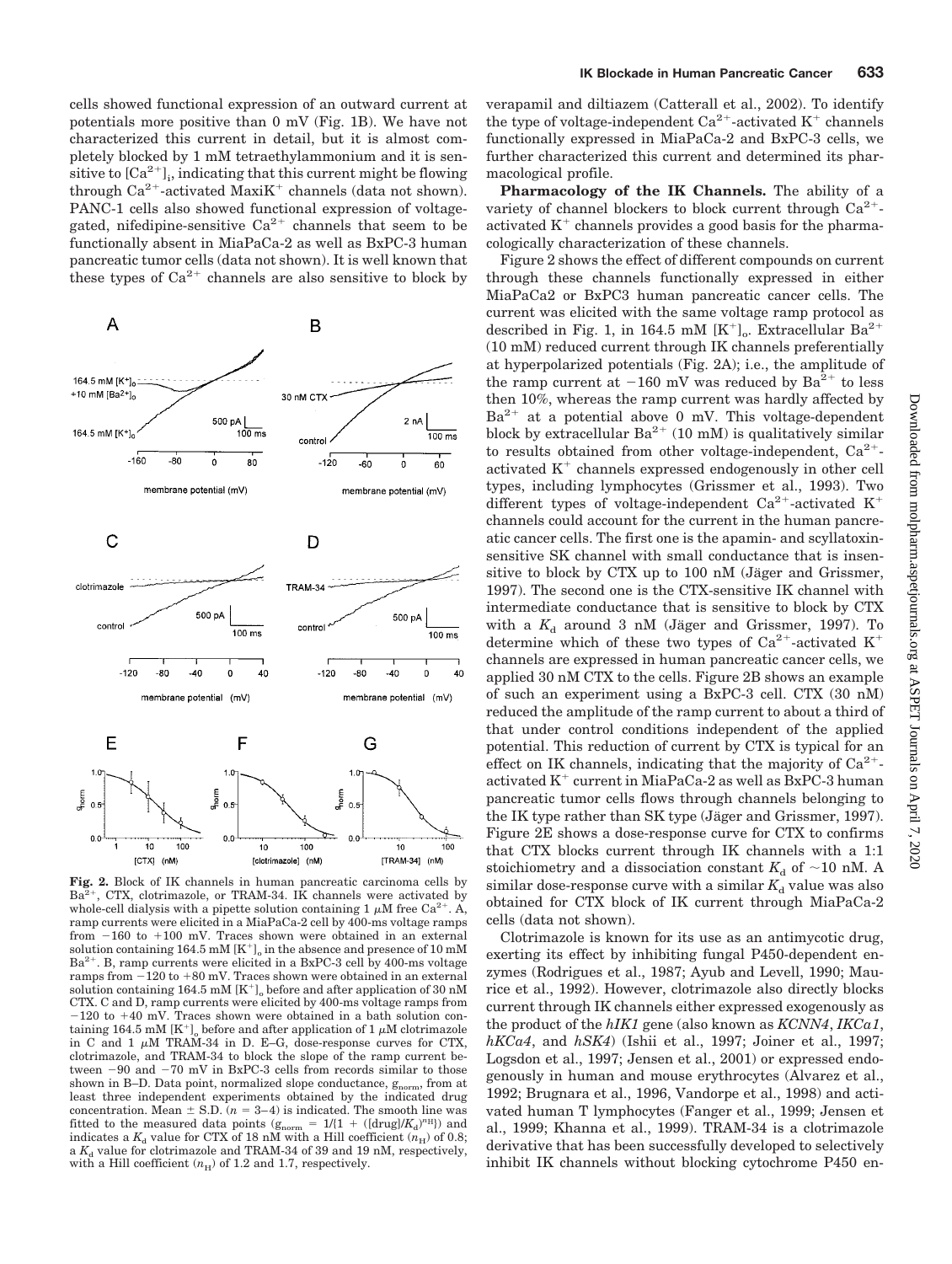zymes (Wulff et al., 2000). Therefore, we also tested these two compounds on their effect on  $Ca^{2+}$ -activated  $K^+$  currents in human pancreatic cancer cells.

Figure 2, C and D, show an example of such experiments. The experiments were similarly performed using ramp currents as described for Fig. 2, A and B. Clotrimazole  $(1 \mu M)$ (Fig. 2C) as well as TRAM-34  $(1 \mu M)$  (Fig. 2D) reduced the amplitude of the ramp current to about 10% of that under control conditions independent of the applied potential. Using different concentrations of clotrimazole and TRAM-34, we obtained dose-response curves for these two blockers as shown in Fig. 2, F and G*.* This dose-dependent reduction of current by clotrimazole and TRAM-34 is again typical for an effect on IK channels with half-blocking concentrations of  $\sim$ 40 nM for clotrimazole and  $\sim$ 20 nM for TRAM-34. Similar values of 70 and 25 nM, respectively, have been reported (Wulff et al., 2000). These results set the stage for further experiments using clotrimazole as well as TRAM-34 in assays to determine the importance of IK channels for the proliferation of human pancreatic cancer cells. These experiments should demonstrate whether specifically blocking IK channels would have an effect on the proliferation of human pancreatic cancer cells.

**Quantitative and Qualitative RT-PCR.** The mRNA levels of IK channels in PANC-1, MiaPaCa-2, and BxPC-3 cell lines and primary pancreatic tissue were assessed by quantitative RT-PCR. Total mRNA of exponentially grown MiaPaCa-2, PANC-1, and BxPC-3 cells and primary pancreatic tissue was used to synthesize cDNA for RT-PCR analysis. As shown in Fig. 3A, IK mRNA could be detected not only in MiaPaCa-2 and BxPC-3 cells but also in the PANC-1 cell line. MiaPaCa-2 cells exhibit a 2.8-fold and BxPC-3 cells have a more than 8-fold elevated IK mRNA level compared with PANC-1 cells. This result was partially expected from the electrophysiological measurements, where we found in the PANC-1 cell line a 3- to 5-fold reduced amount of IK current compared with MiaPaCa-2 and BxPC-3 cells.

Moreover, we performed quantitative RT-PCR analysis of primary pancreatic tissue. Figure 3B shows that eight of nine samples (89%) of primary pancreatic tumors contain a 6- to 66-fold increase in IK mRNA (ratio of pancreatic tissue sample and the mean of the control tissues samples). Sample 14 showed a 3-fold elevated IK mRNA level, the lowest IK mRNA content of the primary pancreatic cancer tissue. These results correlate nicely with the IK mRNA level observed in the pancreatic carcinoma cell lines. The identities of the RT-PCR products were verified by subcloning and sequencing of the cDNA (data not shown).

**Effect of Blocking IK Channels on the Increase in Cell Number.** To test whether the proliferation of human pancreatic carcinoma cells depends on the function of IK channels, we plated out BxPC-3 cells, MiaPaCa-2 cells, and PANC-1 cells and determined daily the cell number while cells were grown under control conditions or in the presence of different concentrations of clotrimazole or TRAM-34.

The results of our experiments are shown in Fig. 4, demonstrating the change in the relative cell number of the respective cells observed under different culture conditions. For all three cell types, the number of cells roughly doubled each day under control conditions. In the presence of 10  $\mu$ M clotrimazole or 10  $\mu$ M TRAM-34, the cell number of BxPC-3 and MiaPaCa-2 cell lines did not change for the observed

period of time (Fig. 4, A and B) indicating that the normal increase in cell number of these two cell types requires the functional activity of IK channels. In the presence of 1  $\mu$ M clotrimazole, the proliferation rate is down-regulated by more than 50% compared with control cells (Fig. 6, A and B). In contrast, the increase in cell number of PANC-1 cells could not be significantly modified by 10  $\mu{\rm M}$  clotrimazole or 10  $\mu{\rm M}$ TRAM-34 (Fig. 4C).

One possibility to explain how blocking IK channels can influence the increase in cell number is that an increase in  $[Ca^{2+}]$ ; is necessary to progress through cell cycle and that this increase in  $[Ca^{2+}]_i$  is caused by the influx through  $Ca^{2+}$ release-activated  $Ca^{2+}$  channels (CRAC). This has been postulated in other cell types (for review, see Lewis and Cahalan, 1995). Such a  $Ca^{2+}$  influx is sensitive to the membrane potential because hyperpolarization of a cell, making the inside of the cell more negative, would increase the driving force for  $Ca^{2+}$  to enter the cell. In contrast, depolarization of the cell, making the inside more positive, would decrease the driving force for  $Ca^{2+}$  to enter the cell. The  $Ca^{2+}$  influx per se would lead to a depolarization, therefore limiting the influx itself. A potassium channel that is activated by an



**Fig. 3.** Quantitative RT-PCR analysis of *hIK1* (KCNN4) mRNA in pancreatic carcinoma cells and tissue. A, total mRNA was prepared from MiaPaCa-2, PANC-1, and BxPC-3 cells and used for quantitative RT-PCR. The IK mRNA level is normalized to the housekeeping gene [human ribosomal protein, large P0 (NCBI Accession no. BC001127)] and shown for each cell line relative to PANC-1. The mean induction and S.D. in at least three independent experiments is shown. B, quantitative RT-PCR was used to determine the IK mRNA amount in primary pancreatic tissue (bars 1–5, control samples of normal pancreatic tissue; bars 6–14, samples of ductal adenocarcinoma of the pancreas.) The IK mRNA level is normalized to the housekeeping gene.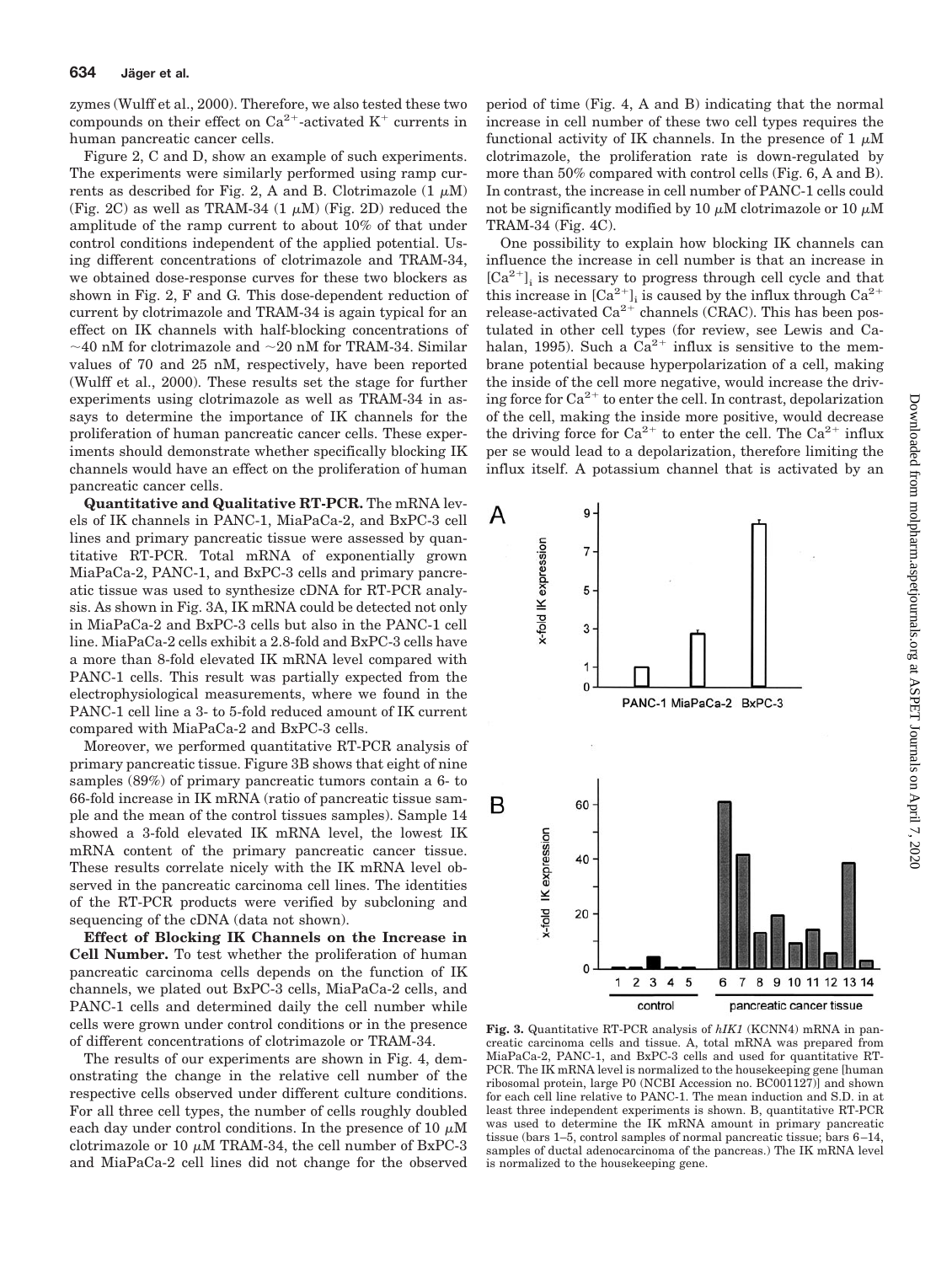initial increase in  $[Ca^{2+}]$ , would hyperpolarize the cell and could therefore help to stabilize the membrane potential keeping up the driving force for sufficient  $Ca^{2+}$  influx. If this hypothesis is correct and the block of proliferation by IK channel blockers is simply caused by a decrease in the  $Ca^{2+}$ influx, one might be able to overcome the block of proliferation by IK channel blockers by simply increasing the driving force for  $Ca^{2+}$  influx through an increase in extracellular  $Ca^{2+}$ .

The average of three to seven such experiments is shown in



Fig. 5. The experimental procedure was similar to that described for Fig. 4. Incubation of the cells for 3 days under control conditions increased cell number about 5-fold, whereas treatment of the cells with 10  $\mu$ M clotrimazole resulted in a complete block of proliferation. This block of proliferation by 10  $\mu$ M clotrimazole, however, was at least partially overcome by an increase in  ${[Ca^{2+}]}_o$  from the normal 2 mM to 10 mM resulting in a 3-fold increase in cell number under conditions with 10  $\mu$ M clotrimazole + 10 mM [Ca<sup>2+</sup>]<sub>o</sub>. These findings support the above-mentioned hypothesis, suggesting that in MiaPaCa-2 as well as in BxPC-3 cells, an increase in  $[Ca^{2+}]$ <sub>o</sub> can at least partially overcome the blocking effect of IK channels (Fig. 5, A and B, bar 5). The growth rate of PANC-1 cells was not influenced by clotrimazole with or without  $\left[\text{Ca}^{2+}\right]_0$  (Fig. 5C).

Therefore, PANC-1 cells seem to grow independently of functional IK channels, which could mean that they do not require an increase in  $[Ca^{2+}]$ <sub>i</sub> to progress through cell cycle. In case they do, this increase might not be mediated through a  $Ca^{2+}$  influx through CRAC channels; on the other hand, these cells possess other functionally important potassium

A

B

C



**Fig. 4.** Effect on increase in cell number of human pancreatic carcinoma cells by externally applied clotrimazole or TRAM-34. BxPC-3 cells (A), MiaPaCa-2 cells (B), or PANC-1 cells (C) were plated out on day 0 under control condition. Cell number was determined every day and normalized to the cell number determined at day 1. Cells were grown from day 1 on in control medium  $(O)$  or in medium containing either 0.1% DMSO alone (0) or 0.1% DMSO + 1  $\mu$ M clotrimazole ( $\triangle$ ) or 0.1% DMSO + 10  $\mu$ M clotrimazole ( $\Box$ ) or 0.1% DMSO + 10  $\mu$ M TRAM-34 ( $\blacksquare$ ). DMSO was used to dissolve clotrimazole or TRAM-34. Quantification of cells was performed by counting three individual fields of a grid plate. Untreated cells were defined as 100%. Shown are mean  $\pm$  S.D. of three to seven independent assays.

MiaPaCa-2 (B), and PANC-1 (C) cells. Cells were plated out on day 0 under control conditions. Cell number was determined at day 1 and used to normalize the cell number determined at day 4. Cells were grown from day 1 for three days in control medium (bar 2) or in medium containing the solutions shown on the bottom of this figure. As a control, cells were treated with the carrier solvent DMSO without an effect on cell growth (data not shown). Quantification of cells was performed by counting three individual fields of a grid plate. Untreated cells were defined as 100%. Shown are mean  $\pm$  S.D. of three to seven independent assays.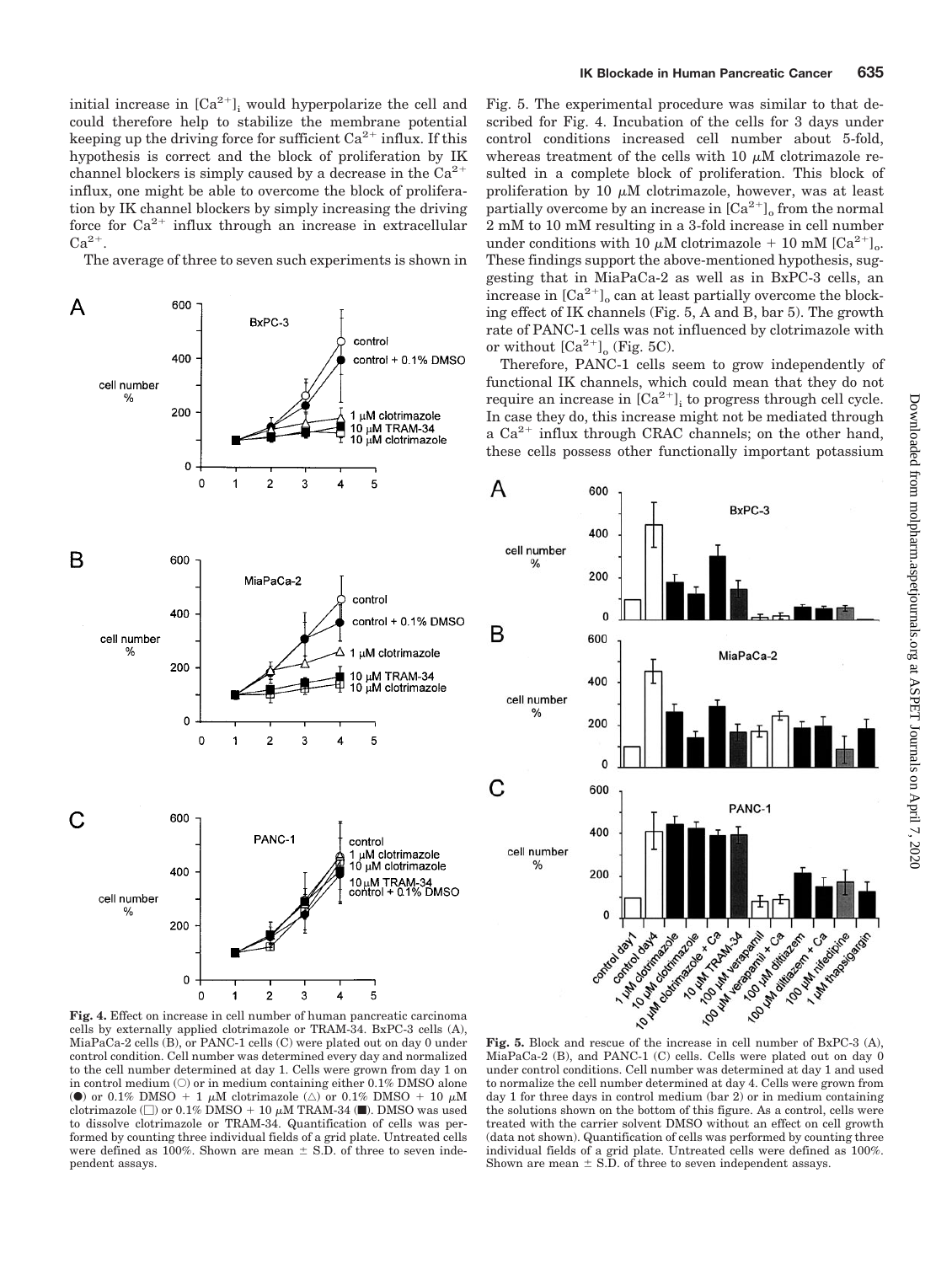channels that could control the membrane potential independently from IK channels. Both possibilities could be true: (1) they could use an alternative  $Ca^{2+}$  influx pathway through the voltage-gated  $Ca^{2+}$  channels expressed in these cells (see above) and (2) they might use  $MaxiK<sup>+</sup>$  channels to control membrane potential (see above). In a first attempt to determine whether proliferation of PANC-1 cells also requires  $Ca<sup>2+</sup>$  signaling, we measured cell number in the presence of the well known  $Ca^{2+}$  channel blockers nifedipine, diltiazem, and verapamil. All three substances caused a significant decrease in cell number (Fig. 5C), suggesting that a functional  $Ca^{2+}$  channel seems to be required in PANC-1 cells in the proliferation. Surprisingly, these substances also caused a reduction in cell number in BxPC-3 cells and MiaPaCa-2 cells (Fig. 5, A and B). In the case of nifedipine, this could in principle occur through a blockage of IK channels, because nifedipine has been shown to block IK channels with a  $K_d$  of  $4 \mu$ M (Catterall et al., 2002), whereas verapamil and diltiazem have been shown to block current through IK channels with a  $K_d$  of 72 and 154  $\mu$ M, respectively (Catterall et al., 2002). It is therefore unlikely that at least verapamil and diltiazem work through a blockage of IK channels in BxPC-3 and MiaPaCa-2 cells. It is much more likely that the effect of diltiazem and verapamil and possibly also nifedipine is mediated by directly preventing a  $Ca^{2+}$  influx pathway, thereby modifying  $[Ca^{2+}]$ , homeostasis. The experiment with the sarcoplasmic/endoplasmic reticulum  $Ca^{2+}$ -ATPase blocker thapsigargin, which also inhibits proliferation in all three cell lines, supports this suggestion.

## **Discussion**

BxPC-3 and MiaPaCa-2 pancreatic carcinoma cells express ~600 to 1200 functional K<sup>+</sup> channels per cell. These K<sup>+</sup> channels were observed using pipette solutions buffering  $[Ca^{2+}]_i$  to 1  $\mu$ M. They were voltage-independent, were blocked by CTX, and were blocked by  $Ba^{2+}$  in a voltagedependent manner, indicating that these channels belong to the Ca<sup>2+</sup>-activated  $K^+$  channels with intermediate conductance (i.e., IK channels). Blocking these IK channels with either clotrimazole or TRAM-34 resulted in an almost complete stop of an increase in cell number. Thus, these results indicate that functional IK channels may be required for cell proliferation of these pancreatic carcinoma cells. Although PANC-1 cells also express functional IK channels  $(\sim 200$ functional channels per cell), their proliferation pattern could not be modified by blocking these IK channels. A comparison between the mRNA expression of IK in normal and tumorigenic pancreatic tissue revealed that the majority of patients with ductal adenocarcinoma of the pancreas has a 6- to 66-fold increase in IK mRNA level compared with normal pancreatic tissue.

**Proliferation and Up-Regulation of IK.** Normal mitogen-induced cell proliferation requires stimulation of receptor and nonreceptor tyrosine kinases by growth factors such as TGF- $\beta$ , epidermal growth factor, and basic fibroblast growth factor. IK channels seem to take part in proliferation as well as differentiation of fibroblasts after mitogenic stimulation. IK channels were suggested to keep the cell hyperpolarized to drive an influx of  $Ca^{2+}$  via CRAC-like channels, resulting in subsequent proliferation of the cells (for review see Rane, 1999). The expression of IK channels in fibroblasts

is up-regulated as measured by current density in response to mitogenic activation of the Ras/ERK signaling pathway by basic fibroblast growth factor and TGF- $\beta$  (Pena et al., 2000). Similarly, up-regulation of IK channels from about 10 functional IK channels per cell to about 500 functional channels in activated T lymphocytes (Grissmer et al., 1993) was shown to be caused by stimulation of the PKC pathway to enhance IK channel expression via transcriptional activation of the *hIK1* promoter (Ghanshani et al., 2000). A reporter gene assay defined the minimal active promoter region of the *hIK1* gene, demonstrating the usage of an AP-1 promoter, which is the PKC-dependent binding site for Jun/Fos heterodimers (Ghanshani et al., 2000). An elevated IK mRNA amount is found in all primary pancreatic tissues tested. Eight of nine samples show a 6 to 66-fold increase in the IK mRNA level. This result correlates nicely with the IK mRNA level we found in the pancreatic cancer cell lines and demonstrates that MiaPaCa-2 and BxPC-3 cell lines are good model systems to examine ductal adenocarcinoma of the pancreas.

It has been demonstrated that ERK activity in MiaPaCa-2 cells was up-regulated (Seufferlein et al., 1999), and in the BxPC-3 cell line, a hyperactive MEK activity is found (Yip-Schneider et al., 2001). Therefore, both cell lines have a deregulated Ras signaling pathway in common, leading finally to up-regulated IK gene expression. That PANC-1 cell lines show lower IK gene expression, as shown by RT-PCR and patch-clamp measurements (current study), might be a result of the heterozygous K-*ras* genotype.

**Functional Consequences of IK Channel Block.** Clotrimazole as well as TRAM-34 have been demonstrated to directly block current through IK channels (Wulff et al., 2000). Our experiments clearly show that the use of these drugs can completely inhibit the increase in cell number in two pancreatic carcinoma cell lines. This effect is not a result of the known effect of clotrimazole on inhibiting cytochrome P450 enzymes, because TRAM-34, lacking this effect, has an identical effect on the increase in cell number. We therefore conclude that clotrimazole and TRAM-34 inhibit cell growth (or division or proliferation) by blocking IK channels. The simplest explanation for this observation is to assume that IK channels control the membrane potential. By doing so, they might stabilize the driving force for  $Ca^{2+}$  influx through CRAC channels. This hypothesis is supported by our experiments, in which we could at least partially overcome the IK channel block by increasing the  $Ca^{2+}$  influx through an increase in extracellular  $Ca^{2+}$  (see Fig. 5). This suggests that in MiaPaCa-2 as well as in BxPC-3 cells, an increase in  $[Ca^{2+}]$ ; is essential for the increase in cell number and that this  $[Ca^{2+}]$ ; can be controlled through the activity of functional IK channels, presumably by controlling the  $Ca^{2+}$  influx through CRAC channels. This relationship does not seem to be the case for the PANC-1 cells. Several possibilities could account for this: (1) PANC-1 cells might not require a  $[\text{Ca}^{2+}]$ ; signal to progress through cell cycle; the experiments with the  $Ca^{2+}$ channel blocker diltiazem, nifedipine, and verapamil, as well as the experiments with thapsigargin, suggest that PANC-1 cells also require a possibility to control  $\left[Ca^{2+}\right]_i$ . (2) PANC-1 cells might have a different  $Ca^{2+}$  influx pathway not requiring cell hyperpolarization. We have been able to record functional voltage-gated  $Ca^{2+}$  channels in PANC-1 cells that seem to be absent in MiaPACa-2 and BxPC-3 cells. The observation, however, that the growth rate of all three cell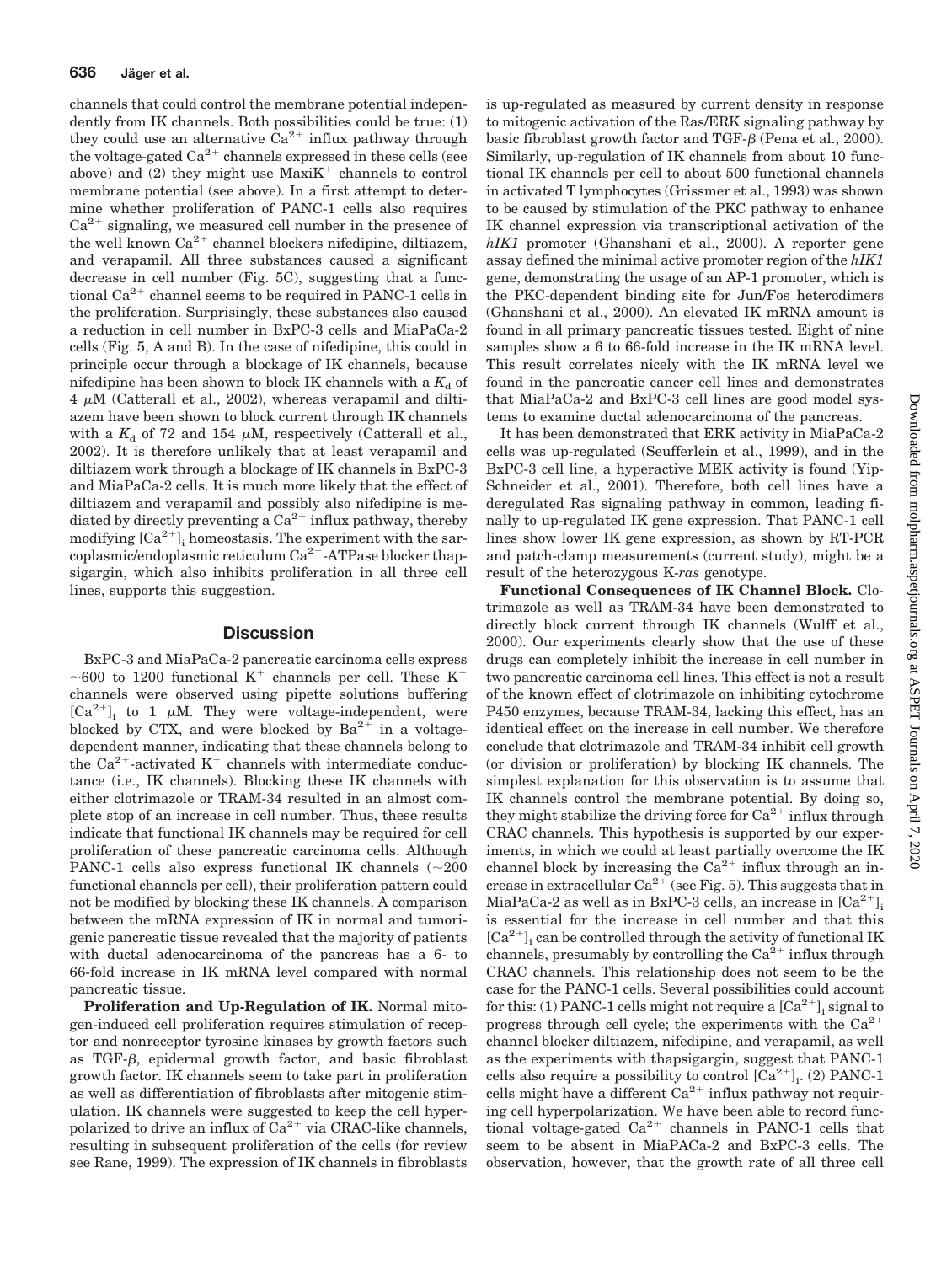lines can be blocked by diltiazem, nifedipine, and verapamil suggested to us that their  $Ca^{2+}$  influx pathway might be identical. Therefore, we conclude that the expression of a functional voltage-gated  $Ca^{2+}$  channel in PANC-1 is not the reason for the unchanged growth rate in the presence of IK channel blockers. (3) PANC-1 cells might express a functional potassium channel different from IK that could control membrane potential. The electrophysiological experiments (Fig. 1) as well as the quantitative RT-PCR experiments (Fig. 3) showed that in PANC-1 cells, the mRNA of IK channels is much lower than in MiaPaCa-2 and BxPC-3 cells and that the effectiveness of IK blockers to inhibit growth of pancreatic cancer cell lines actually correlates with the amount of IK current and IK mRNA found in the respective cell lines. One explanation for the failure of IK channel blockers to modify proliferation in PANC-1 cells could be the smaller amount of IK current and, on top of that, the functional expression of another  $K^+$  channel, i.e., the Maxi $K^+$  channel (see Fig. 1B) that would be able to control membrane potential. Experiments with specific  $MaxiK<sup>+</sup>$  channel blockers might be helpful to elucidate this hypothesis in the future.

Because pancreatic cancer makes up about 15% of all gastrointestinal cancers in developed countries and is characterized by poor survival rates and resistance to radiotherapy and chemotherapy, novel therapeutic strategies are needed. They could arise from a better understanding of the signaling mechanisms that regulate the growth of pancreatic cancer cells.

#### **Acknowledgments**

We thank Katharina Ruff for her excellent technical assistance.

#### **References**

- Alvarez J, Montero M, and Garcia-Sancho J (1992) High affinity inhibition of  $Ca^{2+}$ dependent  $K^+$  channels by cytochrome P-450 inhibitors. *J Biol Chem* 267:11789– 11793.
- Ayub M and Levell MJ (1990) The inhibition of human prostatic aromatase activity by imidazole drugs including ketoconazole and 4-hydroxyandrostenedione. *Biochem Pharmacol* **40:**1569–1575.
- Berrozpe G, Schaeffer J, Peinado MA, Real FX, and Perucho M (1994) Comparative analysis of mutations in the p53 and K-ras genes in pancreatic cancer. *Int J Cancer* **58:**185–191.
- Brugnara C, Gee B, Armsby CC, Kurth S, Sakamoto M, Rifai N, Alper SL, and Platt OS (1996) Therapy with oral clotrimazole induces inhibition of the Gardos channel and reduction of erythrocyte dehydration in patients with sickle cell disease. *J Clin Investig* **97:**1227–1234.
- Catterall WA, Chandy KG, and Gutman GA (2002). The IUPHAR compendium of voltage gated potassium channels. IUPHAR Media, Leeds, UK.
- DeCoursey TD, Chandy KG, Gupta S, and Cahalan MD (1984) Voltage-gated  $\rm K^+$ channels in human T lymphocytes: a role in mitogenesis? *Nature (Lond)* **307:**465– 468.
- Devor DC, Singh AK, Frizzell RA, and Bridges RJ (1996) Modulation of Cl<sup>-</sup> secretion by benzimidazolones. I. Direct activation of a  $Ca^{2+}$ -dependent K<sup>+</sup> channel. Am J *Physiol* **271:**L775–L784.
- Fanger CM, Ghanshani S, Logsdon NJ, Rauer H, Kalman K, Zhou J, Beckingham K, Chandy KG, Cahalan MD, and Aiyar J (1999) Calmodulin mediates calciumdependent activation of the intermediate conductance KCa channel, IKCa1. *J Biol Chem* **274:**5746–5754.
- Fujimoto K, Hosotani R, Miyamoto Y, Doi R, Koshiba T, Otaka A, Fujii N, Beauchamp RD, and Imamura M (2000) Inhibition of pRb phosphorylation and cell cycle progression by an antennapedia-p16(INK4A) fusion peptide in pancreatic cancer cells. *Cancer Lett* **159:**151–158.
- Gardos G (1958) The function of calcium in the potassium permeability of human erythrocytes. *Biochim Biophys Acta* **30:**653–654.
- Ghanshani S, Wulff H, Miller MJ, Rohm H, Neben A, Gutman GA, Cahalan MD, and Chandy KG (2000) Up-regulation of the IKCa1 potassium channel during T-cell activation. *J Biol Chem* **275:**37137–37149.
- Giehl K, Skripczynski B, Mansard A, Menke A, and Gierschik P (2000) Growth factor-dependent activation of the Ras-Raf-MEK-MAPK pathway in the human pancreatic carcinoma cell line PANC-1 carrying activated K-*ras*: implications for cell proliferation and cell migration. *Oncogene* **19:**2930–2942.
- Gress TM, Müller-Pillasch F, Geng M, Zimmerhackl F, Zehetner G, Friess H, Büchler M, Adler G, and Lehrach H (1996) A pancreatic cancer-specific expression profile. *Oncogene* **13:**1819–1830.
- Grissmer S, Nguyen AN, and Cahalan MD (1993) Calcium-activated potassium

channels in resting and activated human T lymphocytes. Expression levels, cal-

- cium dependence, ion selectivity and pharmacology. *J Gen Physiol* **102:**601–630. Hamill OP, Marty A, Neher E, Sakmann B, and Sigworth FJ (1981) Improved patch-clamp techniques for high-resolution current recording from cells and cellfree membrane patches. *Pfluegers Arch Eur J Physiol* **391:**85–100.
- Hruban RH, Iacobuzio-Donahue C, Wilentz RE, Goggins M, and Kern SE (2001) Molecular pathology of pancreatic cancer. *Cancer J* **7:**251–258.
- Ishii TM, Silvia C, Hirschberg B, Bond CT, Adelman JP, and Maylie J (1997) A human intermediate conductance calcium-activated potassium channel. *Proc Natl Acad Sci USA* **94:**11651–11656.
- Jäger H and Grissmer S (1997) Small  $Ca<sup>2+</sup>$ -activated potassium channels in human leukemic T cells and activated human peripheral blood T lymphocytes. *Cell Physiol Biochem* **7:**179–187.
- Jäger H, Adelman JP, and Grissmer S (2000) SK2 encodes the apamin-sensitive  $\text{Ca}^{2+}$ -activated K<sup>+</sup> channels in the human leukemic T cell line, Jurkat. *FEBS Lett* **469:**196–202.
- Jensen BS, Odum N, Jorgensen NK, Christophersen P, and Olesen SP (1999) Inhibition of T cell proliferation by selective block of  $Ca^{2+}$ -activated K<sup>+</sup> channels. *Proc Natl Acad Sci USA* **96:**10917–10921.
- Jensen BS, Stroebaek D, Olesen S-P, and Christophersen P (2001) The Ca<sup>2+</sup>activated  $K^+$  channel of intermediate conductance: a molecular target for novel treatments? *Current Drug Targets* **2:**401–422.
- Johnson L, Mercer K, Greenbaum D, Bronson RT, Crowley D, Tuveson DA, and Jacks T (2001) Somatic activation of the K-ras oncogene causes early onset lung cancer in mice. *Nature (Lond)* **410:**1111–1116.
- Joiner WJ, Wang LY, Tang MD, and Kaczmarek LK (1997) hSK4, a member of a novel subfamily of calcium-activated potassium channels. *Proc Natl Acad Sci USA* **94:**11013–11018.
- Logsdon NJ, Kang J, Togo JA, Christian EP, and Aiyar J (1997) A novel gene, hKCa4, encodes the calcium-activated potassium channel in human T lymphocytes. *J Biol Chem* **272:**32723–32726.
- Khanna R, Chang MC, Joiner WJ, Kaczmarek LK, and Schlichter LC (1999) hSK4/ hIK1, a calmodulin-binding KCa channel in human T lymphocytes. Roles in proliferation and volume regulation. *J Biol Chem* **274:**14838–14849.
- Lewis RS and Cahalan MD (1995) Potassium and calcium channels in lymphocytes. *Annu Rev Immunol* **13:**623–653.
- Matteson DR and Deutsch C (1984) K channels in T lymphocytes: a patch clamp study using monoclonal antibody adhesion. *Nature (Lond)* **307:**468–471.
- Maurice M, Pichard L, Daujat M, Fabre I, Joyeux H, Domergue J, and Maurel P (1992) Effects of imidazole derivatives on cytochromes P450 from human hepatocytes in primary culture. *FASEB J* **6:**752–758.
- Moore PS, Sipos B, Orlandini S, Sorio C, Real FX, Lemoine NR, Gress T, Bassi C, Kloppel G, Kalthoff H, Ungefroren H, et al. (2001) Genetic profile of 22 pancreatic carcinoma cell lines. Analysis of K-*ras*, *p53*, *p16* and *DPC4/Smad4*. *Virchows Arch* **439:**798–802.
- Nguyen TD and Moody MW (1998) Calcium-activated potassium conductances on cultured nontransformed dog pancreatic duct epithelial cells. *Pancreas* **17:**348– 358.
- Nilius B and Wohlrab W (1992) Potassium channels and regulation of proliferation of human melanoma cells. *J Physiol* **45:**537–548.
- Pappas CA and Ritchie JM (1998) Effect of specific ion channel blockers on cultured Schwann cell proliferation. *Glia* **22:**113–120.
- Pardo LA, del Camino D, Sanchez A, Alves F, Brüggemann A, Beckh S, Stühmer W (1999) Oncogenic potential of EAG K<sup>+</sup> channels. *EMBO (Eur Mol Biol Organ) J* **18:**5540–5547.
- Pena TL, Chen SH, Konieczny SF, and Rane SG (2000) Ras/MEK/ERK Upregulation of the fibroblast  $K_{Ca}$  channel FIK is a common mechanism for basic fibroblast growth factor and transforming growth factor- $\beta$  suppression of myogenesis. *J Biol Chem* **275:**13677–13682.
- Portzehl H, Caldwell PC, and Ruegg JC (1964) The dependence of concentration and relaxation of muscle fibres from the crab *Maia squinado* on the intracellular concentration of free calcium ions. *Biochim Biophys Acta* **79:**581–591.
- Rane SG (1999) Ion channels as physiological effectors for growth factor receptor and Ras/ERK signaling pathways. *Adv Second Messenger Phosphoprotein Res* **33:**107– 127.
- Rodrigues AD, Gibson GG, Ioannides C, and Parke DV (1987) Interactions of imidazole antifungal agents with purified cytochrome P-450 proteins. *Biochem Pharmacol* **36:**4277–4281.
- Rouzaire-Dubois B and Dubois JM (1998)  $K^+$  channel block-induced mammalian neuroblastoma cell swelling: a possible mechanism to influence proliferation. *J Physiol* **510:**93–102.
- Ruff K, Giehl K, and Grissmer S (2001). The role of  $Ca^{2+}$ -activated K<sup>+</sup> channels in the proliferation of pancreatic carcinoma cells. *Biophys J* **80:**101a.
- Rufo PA, Merlin D, Riegler M, Ferguson-Maltzman MH, Dickinson BL, Brugnara C, Alper SL, and Lencer WI (1997) The antifungal antibiotic, clotrimazole, inhibits chloride secretion by human intestinal T84 cells via blockade of distinct basolateral  $K^+$  conductances. Demonstration of efficacy in intact rabbit colon and in an in vivo mouse model of cholera. *J Clin Investig* **100:**3111–3120.
- Singh S, Syme CA, Singh AK, Devor DC, and Bridges RJ (2001) Benzimidazolone activators of chloride secretion: potential therapeutics for cystic fibrosis and chronic obstructive pulmonary disease. *J Pharmacol Exp Ther* **296:**600–611.
- Seufferlein T, Van Lint J, Liptay S, Adler G, and Schmid RM (1999) Transforming growth factor alpha activates Ha-Ras in human pancreatic cancer cells with Ki-ras mutations. *Gastroenterology* **116:**1441–1452.
- Strobl JS, Wonderlin WF, and Flynn D (1995) Mitogenic signal transduction in human breast cancer cells. *Gen Pharmacol* **26:**1643–1649.
- Vandorpe DH, Shmukler BE, Jiang L, Lim B, Maylie J, Adelman JP, de Franceschi L, Cappellini MD, Brugnara C, and Alper SL (1998) cDNA cloning and functional<br>characterization of the mouse Ca<sup>2+</sup>-gated K<sup>+</sup> channel, mIK1. Roles in regulatory volume decrease and erythroid differentiation. *J Biol Chem* **273:**21542–21553.